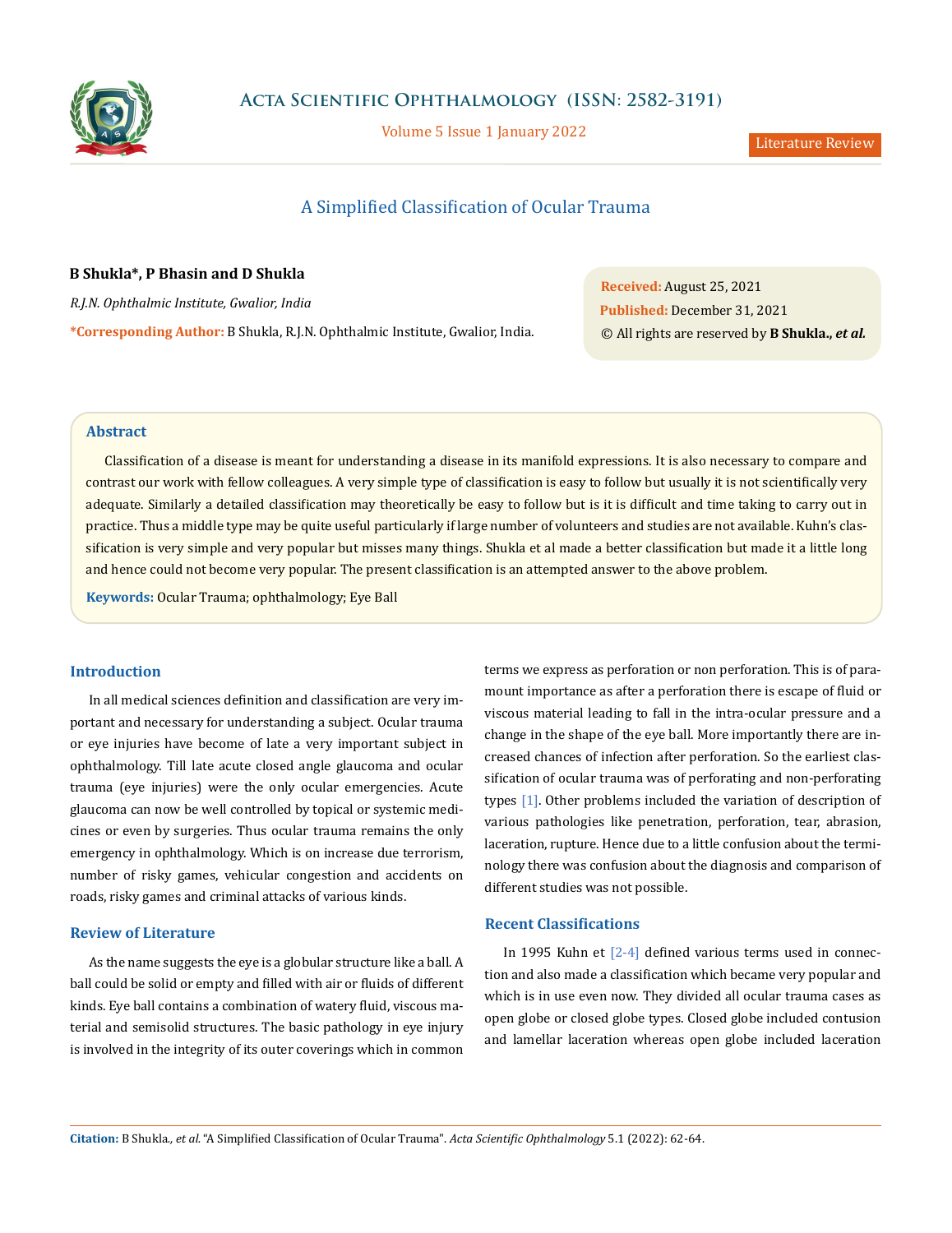due to outside in mechanism and rupture due to inside out mechanism. The former is usually caused by sharp or pointed structures whereas the latter is by a forcible blunt trauma. Laceration included penetration, perforation and intra-ocular foreign bodies. This has certainly improved our understanding the mechanism of ocular trauma. There are many reports based on this classification.

### **Current classifications**

| <b>Kuhn's Classification</b> |              |             |  |  |
|------------------------------|--------------|-------------|--|--|
| Open Globe                   | Closed Globe |             |  |  |
| Contusion                    | Rupture      | Penetration |  |  |
| Lamellar Laceration          | Perforation  | I.O.F.B.    |  |  |

#### **Table 1**

Though this classification is simple and user friendly it has a few disadvantages which can not be over looked. The word laceration has been defined as a full thickness wound of eye ball and penetration as a single laceration which makes no significant difference. Perforation has been defined as two lacerations, one of entrance and one of exit which actually points at double perforation. These definitions need revision.

The distinction between global and ocular has not been made Globe is synonym with eye ball but ocular includes the adnexal structures also which has not been considered in the present classification. Similarly in this classification only mechanical injuries are non-mechanical have not been considered.

Shukla [4] has published a new classification of ocular trauma where most of the errors of commission and omission have been eliminated. Ocular trauma is not a disease of eye ball alone but all other surrounding structures like eye lids, orbit, lacrimal apparatus and conjunctiva which have not been considered previously. Further so far only mechanical injuries were considered and many non-mechanical injuries were also left out which were included in the new classification. Tough this classification has eliminated all the drawback of the earlier classification it is too detailed and hence not very suitable for epidemiological studies or for use in ordinary eye clinics. Further many cases include young children<sup>5</sup> and for them a very detailed examination becomes rather difficult. Examination under anesthesia is doubt best but may not be very safe in all cases and needs additional help of an anesthetic.

63

It may be pointed out that though blindness is a curse for every one irrespective of age, social status or occupation, it has been well emphasized that blindness in a child of 5 years is as bad as blindness in 10 persons of 50 years age. The period from birth to 15 years is most important in human life. Examination of child is by no means an easy task and a lot of temptation and trick is needed to handle a child particularly for doing an eye examination which for obvious reasons he resists. Number of well trained medical and paramedical staff is needed for this purpose. Still nearly 70% of Indian population is in villages. Hence a relatively simpler classification for ocular trauma is required to pick up cases for reference to an eye specialist or a big eye center. With this in view we have tried to develop a simpler classification for this purpose which may be termed a Pediatric or Epidemiological Ocular Trauma Classification which could be conducted by a trained paramedical staff also.

#### **Ocular trauma classification**

| <b>Ocular</b>    |              | <b>With extra-ocular</b> |      |  |
|------------------|--------------|--------------------------|------|--|
| Mechanical       |              | Non - mechanical         |      |  |
| Global           | Adnexal      | Chemical                 | Head |  |
| 0 <sub>pen</sub> | Orbital      | Thermal                  | Face |  |
| Closed           | Palpebral    | Radiational              | Body |  |
| Destruct.        | Lacrimal     | Electrical               |      |  |
|                  | Conjunctival |                          |      |  |

**Table 2**

## **Discussion**

Ideal is rarely practical. So quite often we have to make a compromise. A detailed classification s no doubt useful but in many it is not practical with the circumstances. Classification by Kuhn et al<sup>1</sup> was sweet and simple and hence it lasted so long. However, it omitted many important issues. Though the initial classification by Shukla et al<sup>4</sup> was quite elaborate and accurate it was not very practical the examination of children and for survey purpose where large population has to be examined by quite often by a para medical staff. Hence it was thought to make a compromise and make a more practical classification.

This is relatively simple and easy to follow even by a trained paramedical staff who are often needed for a survey work particu